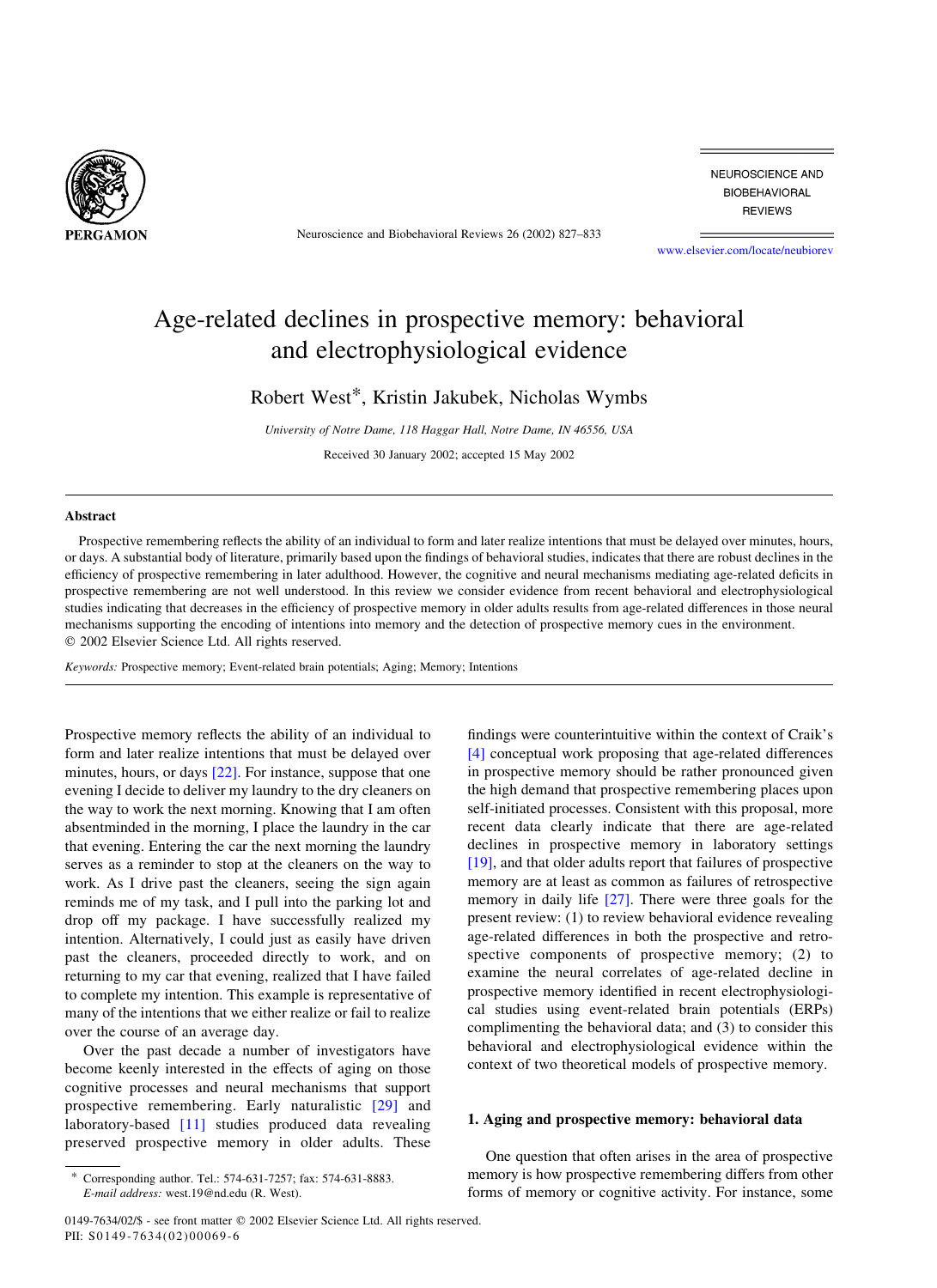commentators have argued that there is little empirical evidence or conceptual necessity to distinguish between prospective memory and explicit episodic memory [\[7,25\]](#page--1-0). In contrast, other reviewers have suggested that there is relatively strong evidence supporting a distinction between those cognitive processes supporting prospective memory and explicit episodic memory [\[15\].](#page--1-0) McDaniel and Einstein [\[20\]](#page--1-0) have proposed that the realization of intentions is supported by the interaction of multiple component processes. These processes can be broadly divided into those that support a prospective component and those that support a *retrospective component*. Those processes underlying the prospective component allow the individual to recognize a prospective memory (PM) cue as a stimulus that requires further action, in contrast, those processes underlying the retrospective component allow the individual to retrieve the intention associated with the cue from memory and execute the intended action. The retrospective component probably shares many of the functional characteristics of explicit episodic memory [\[20\],](#page--1-0) while the prospective component may be more strongly aligned with processes supporting goal-directed attention [\[1\]](#page--1-0).

A recent series of studies sought to determine the degree to which age-related differences in prospective memory result from declines in those processes supporting the prospective or retrospective components of prospective memory [\[3,32\]](#page--1-0). These studies used a moderate to large number of PM cues and to-be-realized intentions allowing one to estimate the frequency of prospective memory errors resulting from omissions, where a response appropriate to the ongoing activity was made, and *confusions*, where an inappropriate prospective response was made or the intention associated with the cue could not be retrieved from memory when the PM cue was recognized [\[3,32\]](#page--1-0). Omissions were taken to reflect failures of the prospective component, and confusions were taken to reflect failures of the retrospective component. Given these assumptions an estimate of the prospective component can be derived as the proportion of PM cues that elicit a prospective response regardless of whether that response is correct, and an estimate of the retrospective component can be derived as the proportion of correct prospective responses divided by the total number of prospective responses.

Estimates of the prospective and retrospective components from a number of studies using different methodologies and varying numbers of cues and intentions are presented in Table 1. Across these studies there is clearly an age-related decrease in estimates of the prospective component. In contrast, the magnitude of the age-related decline in the retrospective component varies widely across studies, being quite modest is some studies (e.g. 0.02) and larger in other studies (e.g. 0.20). One prominent finding across all of these studies is that age-related differences are greater for the prospective component than the retrospective component, even when a relatively large number of cues and intentions are included in the task  $[3]$ . Together these

Table 1

Estimates of the prospective and retrospective components of prospective memory for younger and older adults in six experiments

|                              | Prospective |            | Retrospective |        |
|------------------------------|-------------|------------|---------------|--------|
|                              | Younger     | Older      | Younger       | Older  |
| Cohen et al. $[3]$ , Exp. 1  | 0.84        | 0.67       | 0.83          | 0.74   |
| Cohen et al. $[3]$ , Exp. 2  | 0.84        | 0.60       | 0.69          | 0.49   |
| Mäntylä [18]                 | 0.72        | 0.46       | 0.81          | 0.65   |
| West and Craik [32], Exp. 1  | 0.74        | 0.47       | 0.85          | 0.76   |
| West and Craik [32], Exp. 2  | 0.87        | 0.66       | 0.98          | 0.96   |
| West and Craik (unpublished) | 0.84        | 0.71       | 0.98          | 0.95   |
| Mean                         | 0.81        | 0.60       | 0.86          | 0.76   |
| 95% Confidence interval      | ± 0.05      | $\pm 0.08$ | $\pm 0.08$    | ± 0.13 |

Note: The prospective component represents the proportion of PM cues that elicited a prospective response regardless of whether the correct intention was retrieved from memory or executed. The retrospective component represents the proportion of prospective responses that were correct divided by the total number of prospective responses.

findings indicate that age-related declines in the efficiency of prospective memory can result both from failures to detect PM cues and instances where the individual fails to retrieve the intention associated with the cue from memory.

In addition to being useful when studying the effects of aging on prospective memory, consideration of the prospective and retrospective components can also provide information about functional variables that influence these two aspects of prospective remembering. For instance, in one study changing the perceptual characteristics of the PM cue from formation to realization of the intention had a greater effect on the prospective component than the retrospective component, with this effect being greater for older than younger adults. In contrast, varying the degree of semantic relatedness between the PM cue and intention had a stronger influence on the retrospective component than on the prospective component. Furthermore, the findings of this study demonstrated that age-related differences in the retrospective component were somewhat smaller when the cue and intention were highly related relative to when the cue and intention were unrelated, and that the effects of aging on the retrospective component were eliminated when variance shared with cued-recall was statistically controlled using analysis of covariance [\[3\]](#page--1-0). This finding is consistent with the idea that older adults may have difficulty forming novel associations in a number of different contexts [\[28\]](#page--1-0). In contrast to the effects of aging on the retrospective component, the effects of aging on the prospective component appear to be at least partially independent of those processes supporting the recall of intentions from memory [\[3,32\].](#page--1-0)

While the effect of aging may be greater on those processes supporting the prospective component than the retrospective component, it is certainly the case that reductions in the efficiency of the retrospective component also contribute to age-related declines in prospective memory. For instance, in one study age-related differences